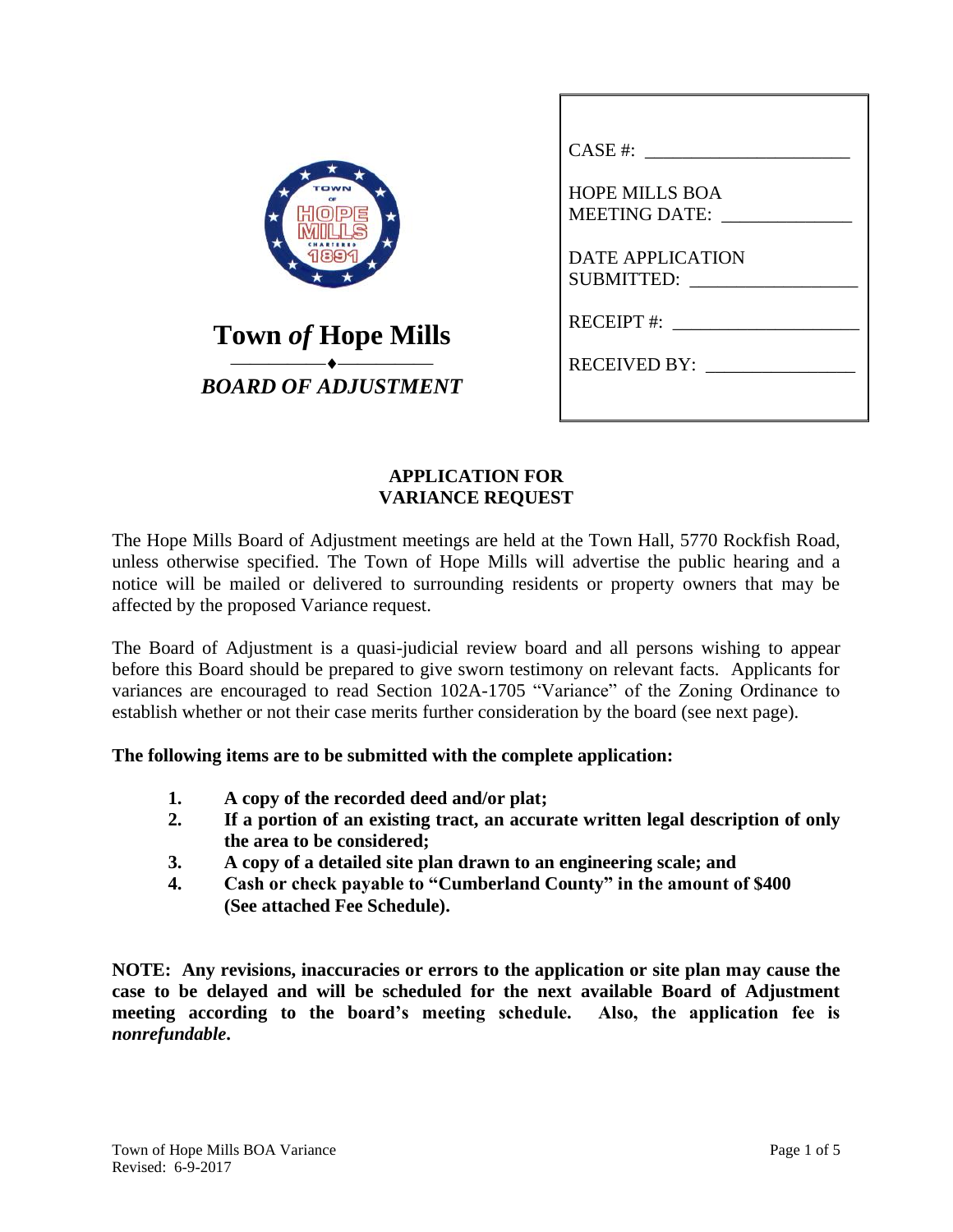## **EXCERPT FROM THE HOPE MILLS ZONING ORDINANCE**

**\_\_\_\_\_\_\_\_\_\_\_\_\_\_\_\_\_\_\_**

#### **Section 102A-1705 VARIANCE**

The Board of Adjustment may authorize in specific cases such variances from the terms of this Ordinance upon request of a property owner or his authorized agent and may require any evidence necessary to make a determination of the case. Before the board may grant any Variance, the board must find that all of the following conditions exist for an individual case:

- A. There are extraordinary and exceptional conditions pertaining to the particular piece of property in question because of its size, shape or topography that are not applicable to other lands or structures in the same district.
- B. Granting the variance requested will not confer upon the applicant any special privileges that are denied to other residents in the district in which the property is located.
- C. The literal interpretation of the provisions of this Ordinance would deprive the applicant of rights commonly enjoyed by other residents of the district in which the property is located.
- D. The requested variance will be in harmony with the purpose and intent of this Ordinance and will not be injurious to the neighborhood or to the general welfare.
- E. The special circumstances are not the result of the actions of the applicant.
- F. The variance requested is the minimum variance that will make possible the legal use of the land, building or structure.
- G. The variance is not a request to permit a use of land, building or structure which is not permitted by right or by special exception in the district involved and will not constitute any change in district boundaries.
- H. The existence of a nonconforming use of neighboring land, buildings or structures in the same district or of permitted or nonconforming uses in other district does not constitute a reason for approval of the requested variance.

In granting a variance, the board may attach and the record shall reflect such conditions regarding the location, character and other features of the proposed building, structure or use as it may deem advisable. The record shall also state in detail any exceptional difficulty or unnecessary hardship upon which the appeal was based and which the board finds to exist.

**Any variance granted becomes null and void if not exercised within the time specified in such approvals, or if no date is specified, within one calendar year from the date of such approval. The Board of Adjustment is not authorized to grant variances to a Special Use Permit or to a Conditional Use Permit allowed in Conditional Use Districts or to the specific conditions or other performance criteria imposed upon such uses.** 

**If the board denies the variance request, it shall enter the reason for its action in the minutes of the meeting at which the action is taken. In the event of a denial, the Board of Adjustment shall not consider re-submission of the application for the same variance request on the same property without a substantial material change concerning the property and the application.**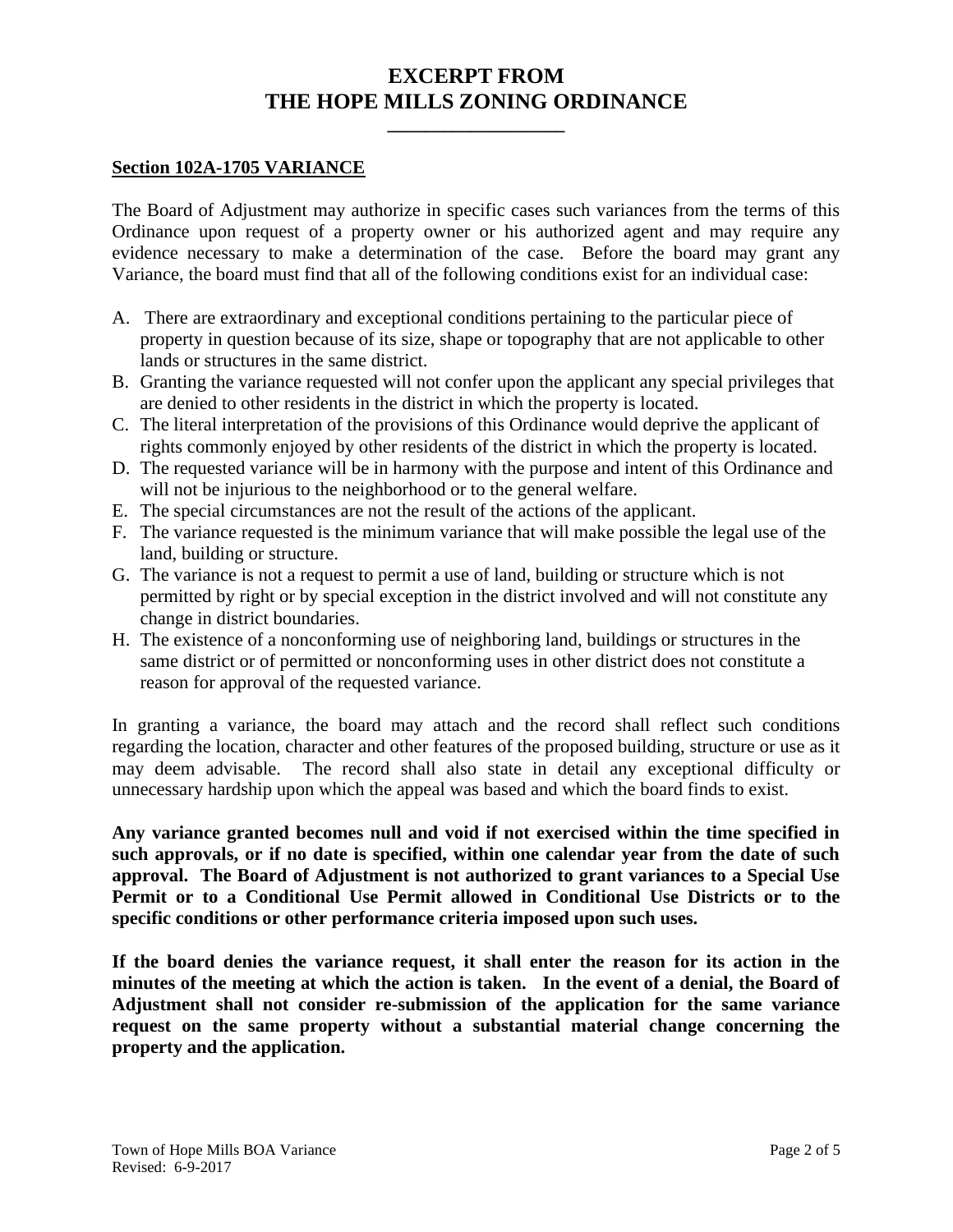# **TOWN OF HOPE MILLS BOARD OF ADJUSTMENT**

|                 |                                                                                                                                      |                                                                                | OWNER:                                                                                |  |
|-----------------|--------------------------------------------------------------------------------------------------------------------------------------|--------------------------------------------------------------------------------|---------------------------------------------------------------------------------------|--|
|                 |                                                                                                                                      |                                                                                |                                                                                       |  |
|                 |                                                                                                                                      |                                                                                |                                                                                       |  |
|                 |                                                                                                                                      |                                                                                |                                                                                       |  |
|                 |                                                                                                                                      |                                                                                |                                                                                       |  |
|                 |                                                                                                                                      |                                                                                |                                                                                       |  |
|                 |                                                                                                                                      |                                                                                |                                                                                       |  |
|                 |                                                                                                                                      | <b>APPLICATION FOR A VARIANCE</b><br>As required by the Zoning Ordinance       |                                                                                       |  |
| A.              | Parcel Identification Number (PIN #) of subject property: ______________________<br>(also known as Tax ID Number or Property Tax ID) |                                                                                |                                                                                       |  |
| <b>B.</b>       |                                                                                                                                      |                                                                                |                                                                                       |  |
| $\mathcal{C}$ . |                                                                                                                                      |                                                                                |                                                                                       |  |
| D.              |                                                                                                                                      |                                                                                |                                                                                       |  |
| E.              |                                                                                                                                      | Registry. (Attach copy of deed of subject property as it appears in Registry). |                                                                                       |  |
| F.              |                                                                                                                                      |                                                                                |                                                                                       |  |
| G.              | Section and provision of the Zoning Ordinance or Code from which a Variance is<br>requested:                                         |                                                                                |                                                                                       |  |
| H.              |                                                                                                                                      |                                                                                | Nature and extent of hardship involved in strict application of the Zoning Ordinance: |  |
|                 |                                                                                                                                      |                                                                                |                                                                                       |  |
|                 |                                                                                                                                      |                                                                                |                                                                                       |  |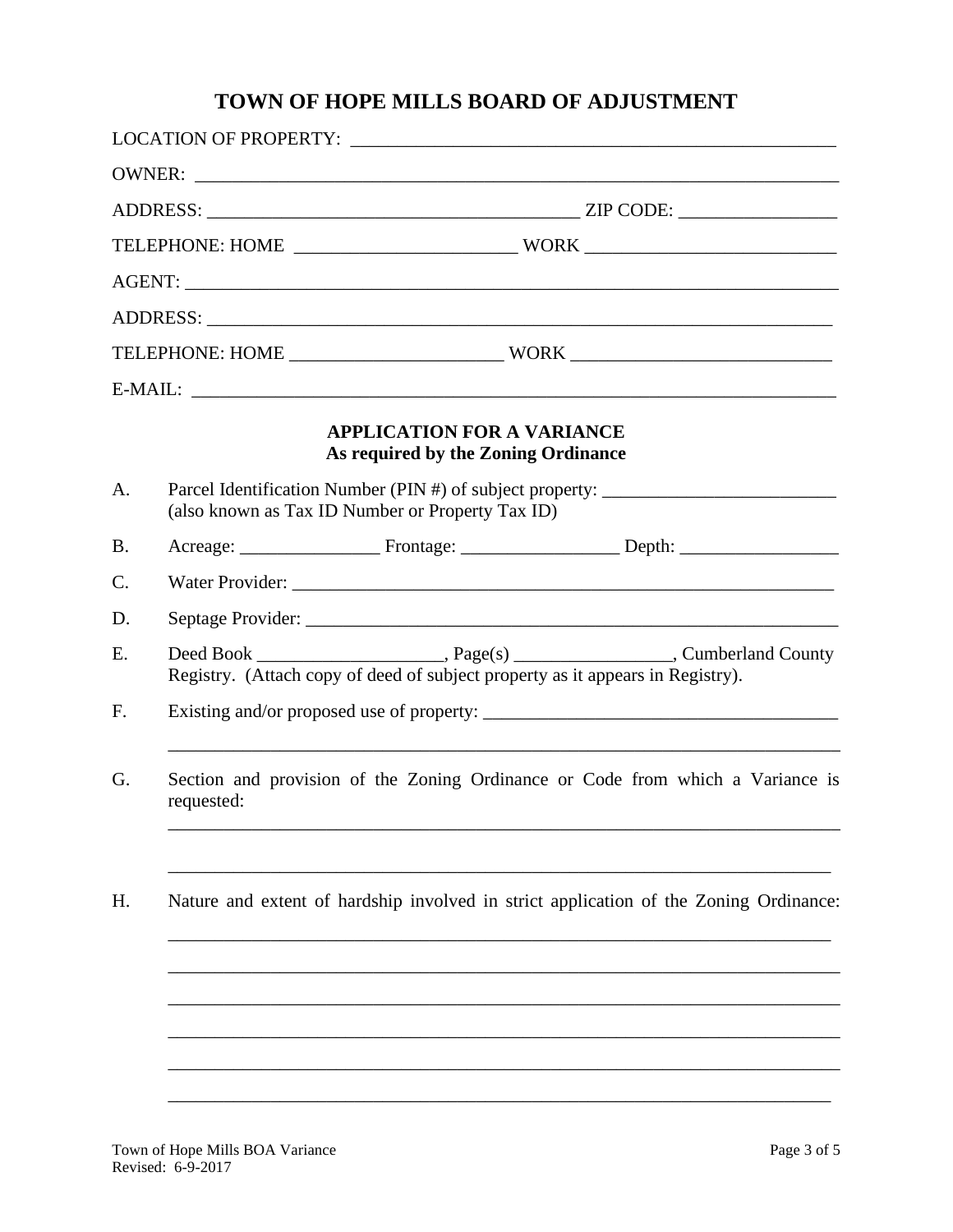The undersigned hereby acknowledge that the County Planning Staff has conferred with the petitioner or assigns, and the application as submitted is accurate and correct.

| Property owner(s)' name (print or type)                   |                                                                           |  |  |  |
|-----------------------------------------------------------|---------------------------------------------------------------------------|--|--|--|
| Complete mailing address of property owner(s)             |                                                                           |  |  |  |
| Telephone number                                          | Alternative telephone number                                              |  |  |  |
| E-mail address                                            | Fax number                                                                |  |  |  |
|                                                           | Agent, attorney, or applicant (other than property owner) (print or type) |  |  |  |
| Complete mailing address of agent, attorney, or applicant |                                                                           |  |  |  |
| Telephone number                                          | Alternative telephone number                                              |  |  |  |
| E-mail address                                            | Fax number                                                                |  |  |  |
| Owner's signature                                         | Agent, attorney, or applicant's signature<br>(other than property owner)  |  |  |  |

**Upon submission, the contents of this application becomes "public record" and is available for review and/or copies upon request.**